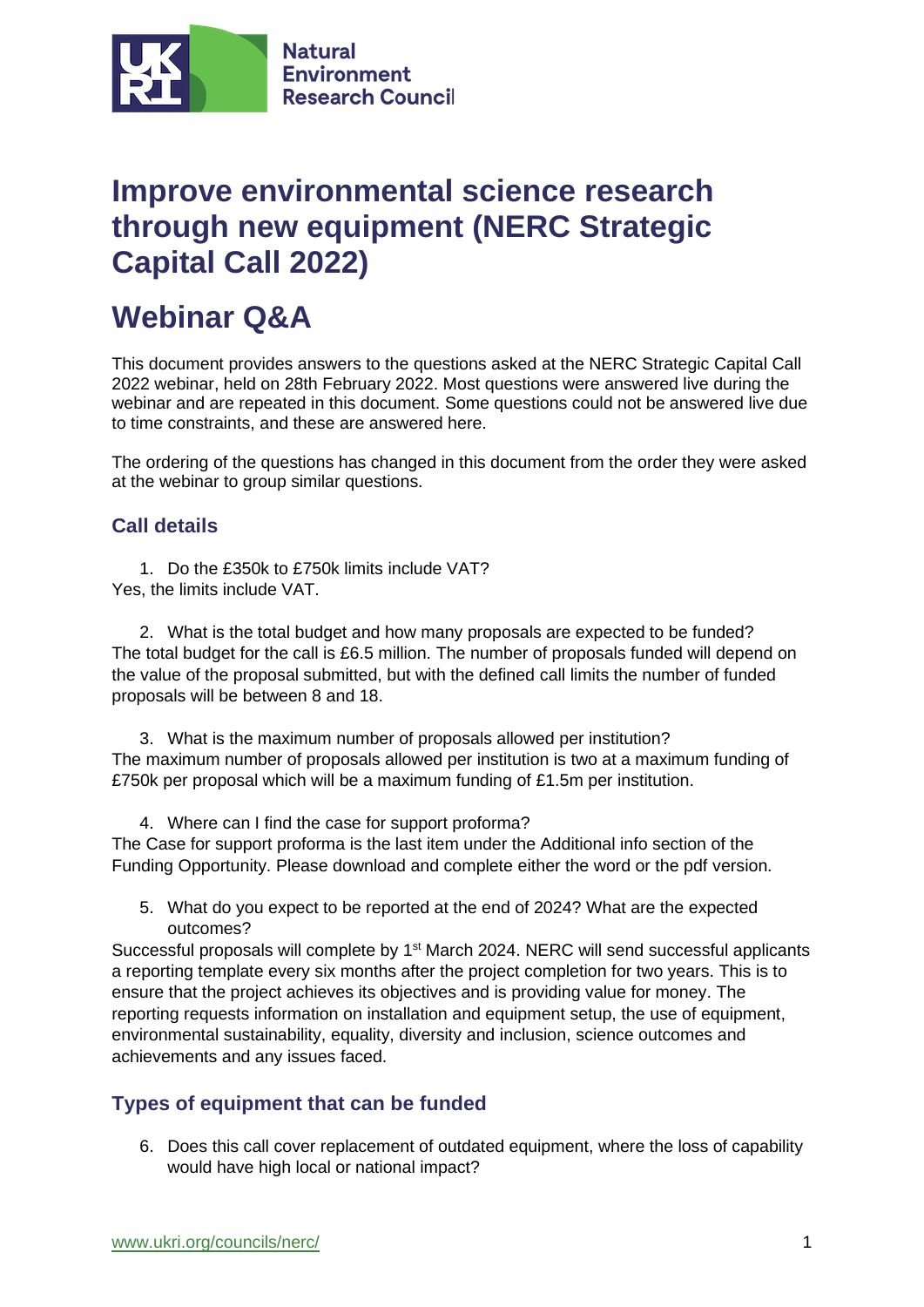

Yes, this call covers equipment replacements and equipment for enhancing capability. Applicants need to demonstrate the impacts of loss of capability and that purchasing the new equipment will enhance UK environmental research and innovation.

7. Can proposals apply for older equipment or reuse of equipment that may have limited specifications?

This is acceptable as long as it provides new capability for and enhances UK environment science. This will also have benefits from a sustainability perspective.

8. What if the equipment is not necessarily ground-breaking or novel, but it is being applied in a novel way to carry out research with environmental impact?

The purpose of the call is to provide a step change in research capability. If the proposed equipment supports a step change, then it will be eligible for this call. The first assessment criterion is for equipment that "creates or supports a step change in world-class environmental science capability", so this must be justified in any proposal to be favourably reviewed at panel.

9. What happens if there are two high-rated proposals for the same equipment and similar projects?

This has happened in the two previous capital calls NERC have run. First, NERC encourage collaboration and equipment sharing, so would encourage a single community proposal, rather than multiple proposals for the same equipment.

If two similar proposals are submitted, the panel will rank the proposals. If they are both ranked within the funding frame, then we can hold back funding for one of the proposals and seek further information from the community whether two sets of the equipment are needed (taking into account the capacity, capability and science output requirements) before releasing funding for the second set of equipment.

## **Eligible costs**

10. Would infrastructure estates and facilities costs related to equipment installation be eligible?

No, this call is only to fund equipment and not estates and facilities. However, if there is an estates or infrastructure upgrade needed to make the equipment a usable asset, then that would be a legitimate cost. For example, if you are purchasing a heavy piece of equipment and needed to reinforce the laboratory floor to support the equipment's weight, that would be a legitimate cost. If you have specific questions on the eligibility, please contact [capitalrequirements@nerc.ukri.org.](mailto:capitalrequirements@nerc.ukri.org)

11. Can proposals request labour costs or salaries for named investigators? Labour costs are permissible if it is to get the asset to a usable state; this is a capital cost. It doesn't matter who provides the labour, so if it is a named investigator, that is an eligible cost.

Salaries are typically resource costs and so would not be eligible on this call. However, if an individual was employed solely to get the asset to a useable state and 100% of their time was used to get the asset to a useable state, then this would be a capital cost and the salary could be requested through the call. A more likely scenario is that a proportion of an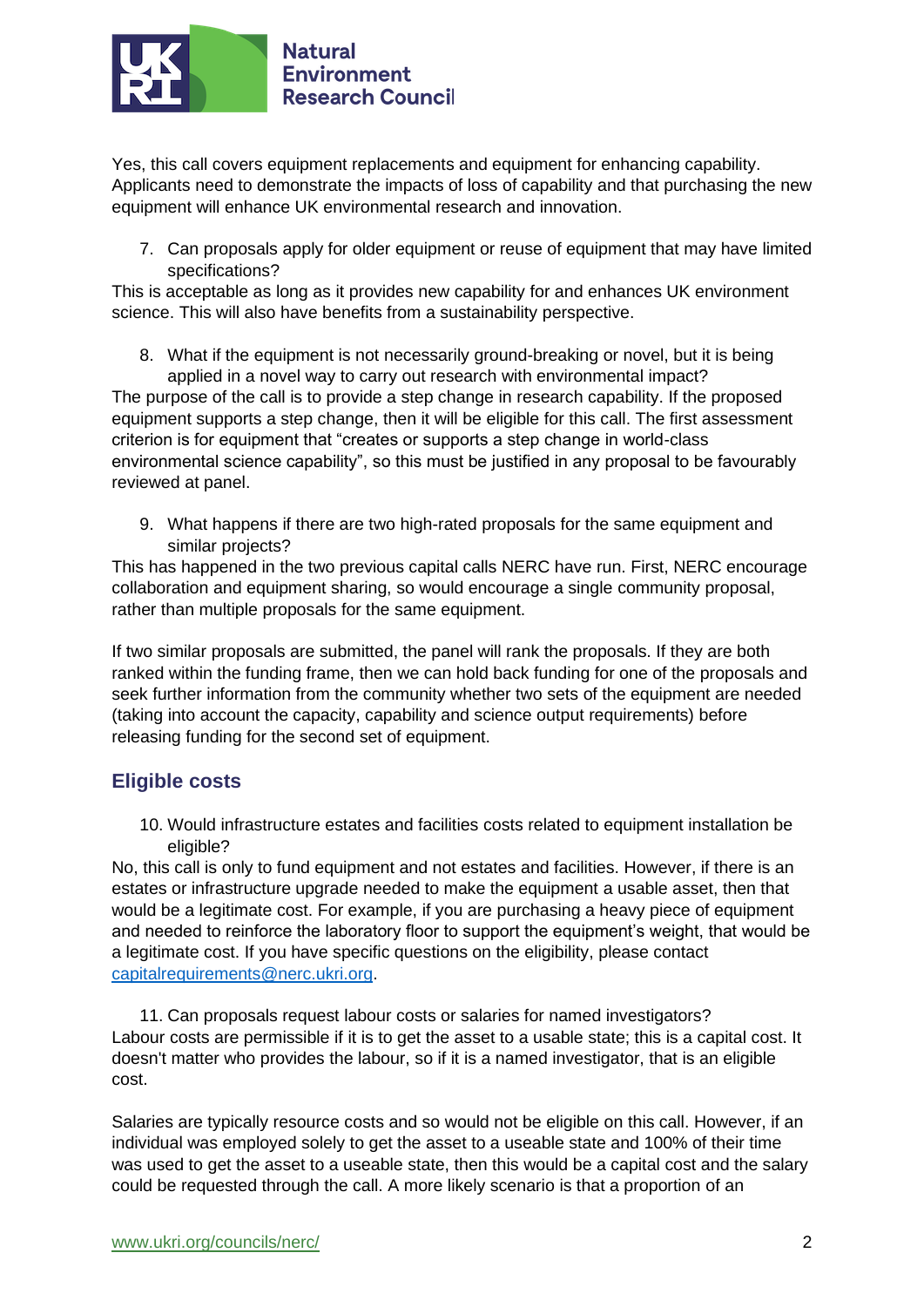

individual's time would be used to get the asset to a useable state, say one day of their working week, and so the proposal could request labour costs for one day a week for that individual.

12. Are ongoing maintenance and servicing plans allowed? e.g. as part of supplier quote/contract?

This call supports capital funding only. Ongoing maintenance, servicing and warranties are classed as resource funding, so are not eligible costs. Capital expenditure is classified as costs to get an asset to a usable condition.

13. The call Funding Opportunity says proposals need sign off from the institution's Finance Director - how do we demonstrate this?

The only case where sign-off from Finance Director or equivalent is required, is where the institution is providing financial input to the equipment. For example, the proposal might be for a piece of equipment that is  $£1m$ , but the limit on the call is  $£750k$ , so the institution will provide the additional £250k funding. If additional funding is being provided, a letter of support is required from the institution's Finance Director or equivalent to confirm the institution's commitment. Alternatively, if an institution will provide funding for ongoing training or staffing, then a letter of support would be appropriate.

It is important to note that these letters of support will not be used in the peer review process and will only be used by NERC to ensure the proposal is financial sustainable.

#### **Quotations**

14. If there are less than three suppliers, what do proposals need instead of three quotes?

If there is one supplier, then you please provide a quote from that supplier and then for the other two documents please provide a sentence or two on a word document or PDF explaining why there's only one supplier.

15. If you are applying for multiple bits of equipment less than £138k that form an asset greater than £138k, do you need three equipment quotations?

UKRI request quotations on single items of equipment over £138k in order to obtain value for money on large equipment purchases. The £138k limit was previously linked to procurement limits in the Official Journal of the European Union (OJEU); although the limit is no longer linked to the OJEU value, UKRI have retained the £138k threshold. For assets made of multiple components that are less than £138k, individual quotations are not mandatory for each part of the equipment, but you may wish to provide quotations to give a robust justification of the proposal costs and demonstrate value for money. Further information can be found in Paragraph 157 of [the NERC Grants Handbook.](https://www.ukri.org/wp-content/uploads/2021/12/NERC-231221-ResearchGrantsFellowshipsHandbook.pdf)

#### **Equipment sharing and community support**

16. How can proposals ensure the equipment is a community resource? The equipment should be available and accessible to the community to use or data from the equipment could be made available to the community. This will be specific to individual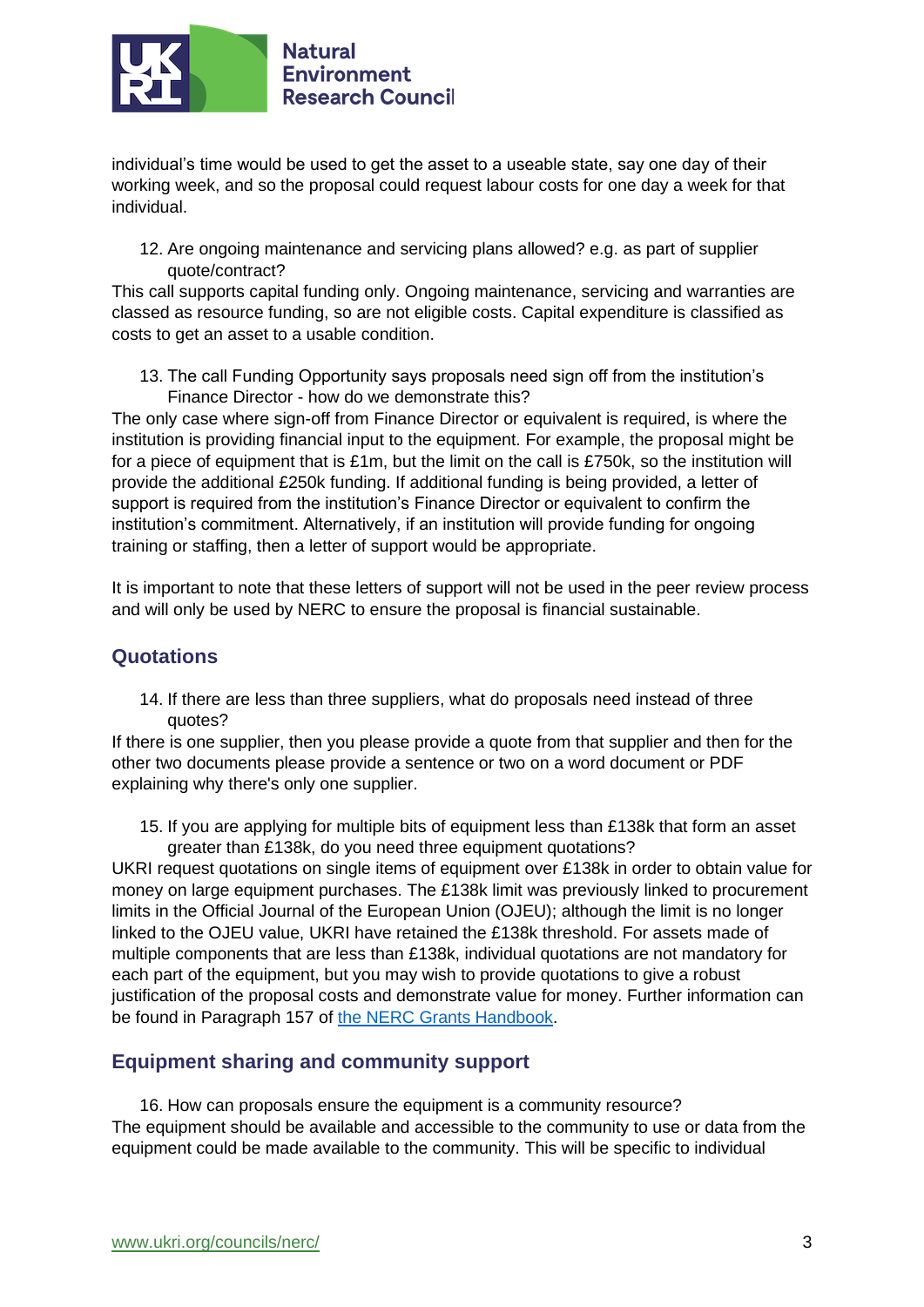

proposals, for example equipment providing ongoing environmental monitoring could be considered a community resource if the data collected is made freely available.

17. What is meant by equipment sharing? Should equipment be shared by various groups within the institution or should any or all institutions in the UK should have access to that piece of equipment?

NERC want to maximise the use of funded equipment. As there is only £6.5m available through this call, NERC cannot fund every bit of equipment needed by all of the community, so want to ensure equipment use and science output is maximised.

If the equipment will be used 100% of the time within the host institution, that would be considered a valuable investment, as it is maximising science output. However, if there is additional or spare capacity, then there should be opportunities for the wider community to use the equipment. Maximising the use and science output may be achieved by the host institution using the equipment 100% of the time, but may be improved by many communities and individuals coming together in collaboration to use the equipment.

18. Proposals can refer equipment to NERC facilities and their nodes. Are NERC facilities limited to two proposals they are involved in, or two proposals they submit themselves?

Lead institutions are limited to two proposals. In this call, NERC facilities are considered as an institution, so can submit two proposals. Additional proposals that support NERC facilities but are led by other institutions (let's call them University X for reference) will not count within the NERC facilities' two proposal limit, but do count towards University X's limit of two proposals. If there is uncertainty in whether a proposal falls within the two proposal limit (for example if a proposal is submitted by a University that is linked to a NERC facility and the equipment is supports the facility), please contact [capitalrequirements@nerc.ukri.org](mailto:capitalrequirements@nerc.ukri.org) for further discussion.

#### **Remit and impact**

19. Should the application focus on one project or use case and mention potential users, or should a proposal focus on a wider variety of projects or use cases in less detail? This will be different for different bits of equipment and proposals. One of the assessment criteria is to demonstrate the asset's capability to generate wide impacts, including social, environmental and economic benefits. Some proposals might have a clear, single, focussed benefits route while other proposals could serve many areas of research. The proposal should reflect the specific case and the outcomes of the equipment will provide.

It is also a requirement of this call that proposals cannot be for equipment that supports a single user or single project.

20. If a facility will primarily be used for environmental research, but may also have other applications beyond this (e.g. testing engineering solutions) or teaching, can it be included in this call?

If the equipment is primarily used for environmental research, it is eligible for this call. The call is aiming to enhance the UK science, research and innovation landscape, so will support equipment with a training component too. But the first assessment criterion is for equipment that "creates or supports a step change in world-class environmental science capability", so this must be the equipment's focus.